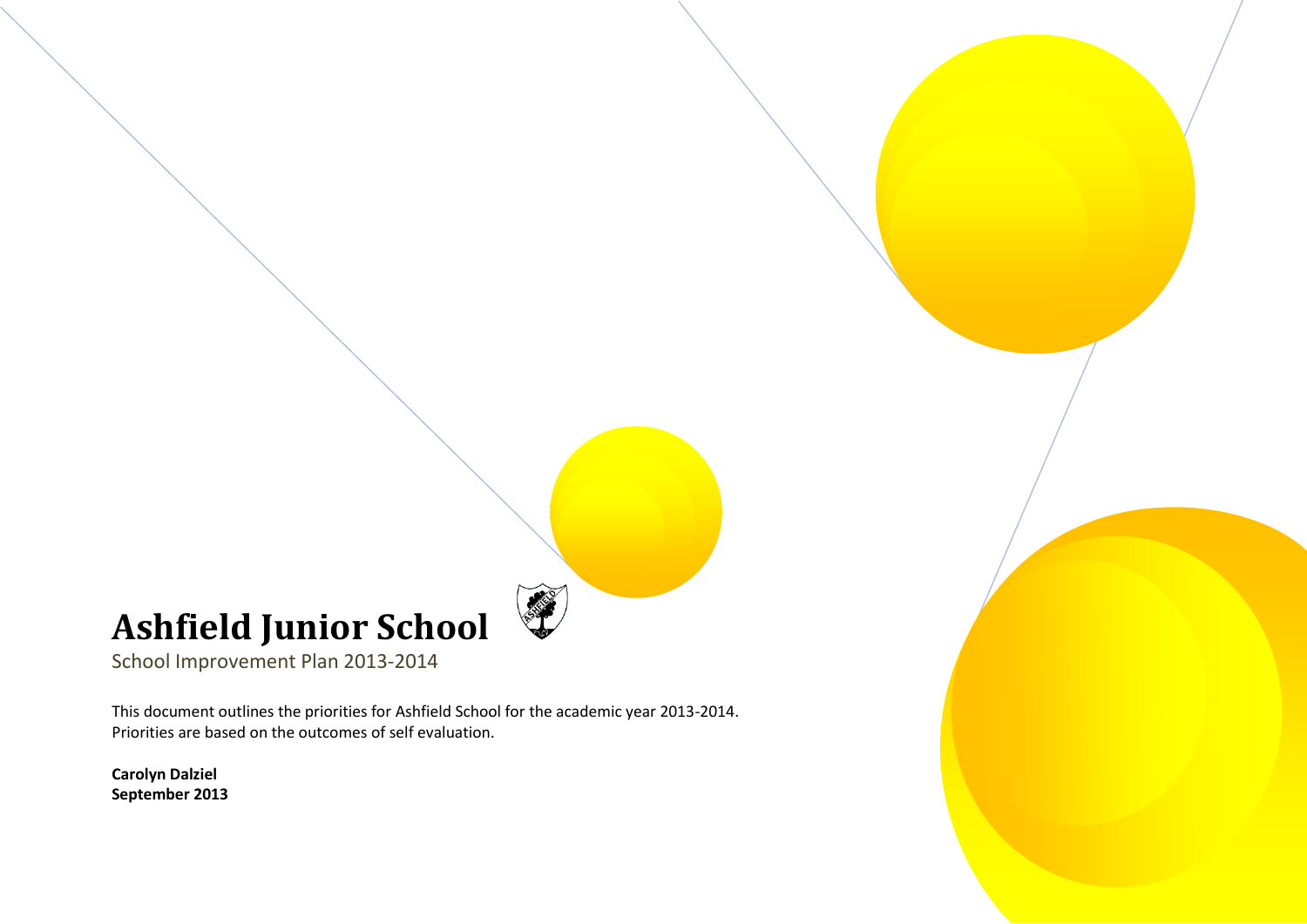Ashfield will be a school:

- Where children skip to in the morning and sigh when it's time to go home
- Where learning is fun
- Where it's cool to be a high achiever and we're proud to be the best that we can be
- With a skills based curriculum which engages the children and fully equips them for life in the  $21<sup>st</sup>$  century

# *"Inspiring Today's Child for Tomorrow"*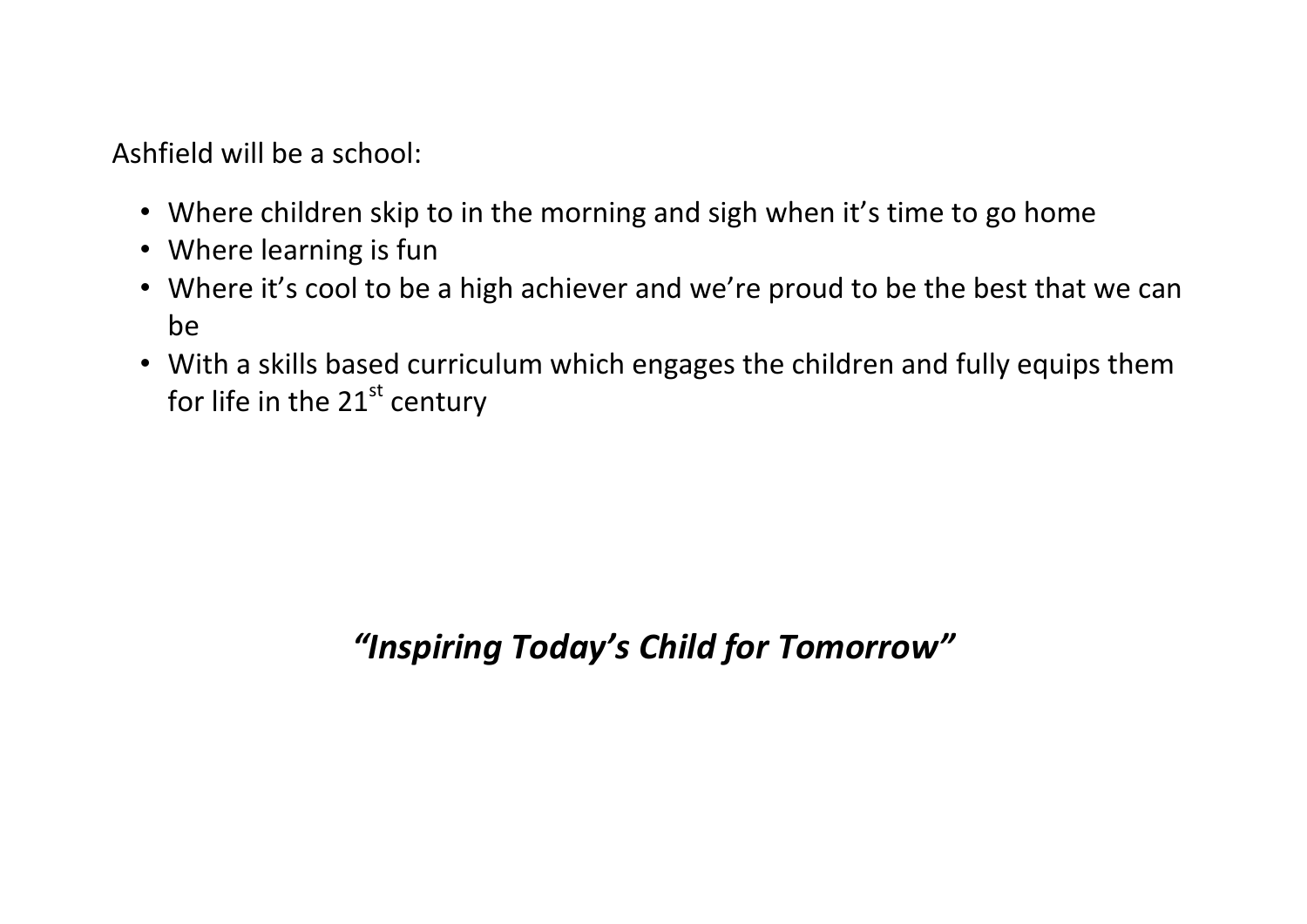| <b>Pupil Achievement</b> |  |  |  |  |  |
|--------------------------|--|--|--|--|--|
|--------------------------|--|--|--|--|--|

*ECM3 –Enjoy & Achieve, ECM4 –Make a positive contribution, ECM5 Achieve Economic Well-being*

**SEF Judgement 1**

**School's Self Assessment - grade 2 good (OfSTED 2012 –grade 2)**

#### **Key Priority for 2013/2014**

**Raise progress and attainment in maths, particularly for our less able children**

**Improve children's writing to bring it into line with their attainment and progress in reading**

**Improving provision for PE and sport**

**Continue to develop our curriculum so that we are fully compliant with our statutory obligations for 2014**

## **Quality of Teaching**

*ECM3 –Enjoy & Achieve, ECM4 –Make a positive contribution, ECM5 Achieve Economic Well-being*

**SEF Judgement 2**

**School's Self Assessment – grade 2 good (OfSTED 2012 –grade 2)**

**Key Priorities for 2013/2014**

**Improve our teaching so that we are consistently good and outstanding with a particular focus on quality teaching in maths and PE**

**To develop outstanding teacher knowledge of the new curriculum requirements for full implementation in 2014**